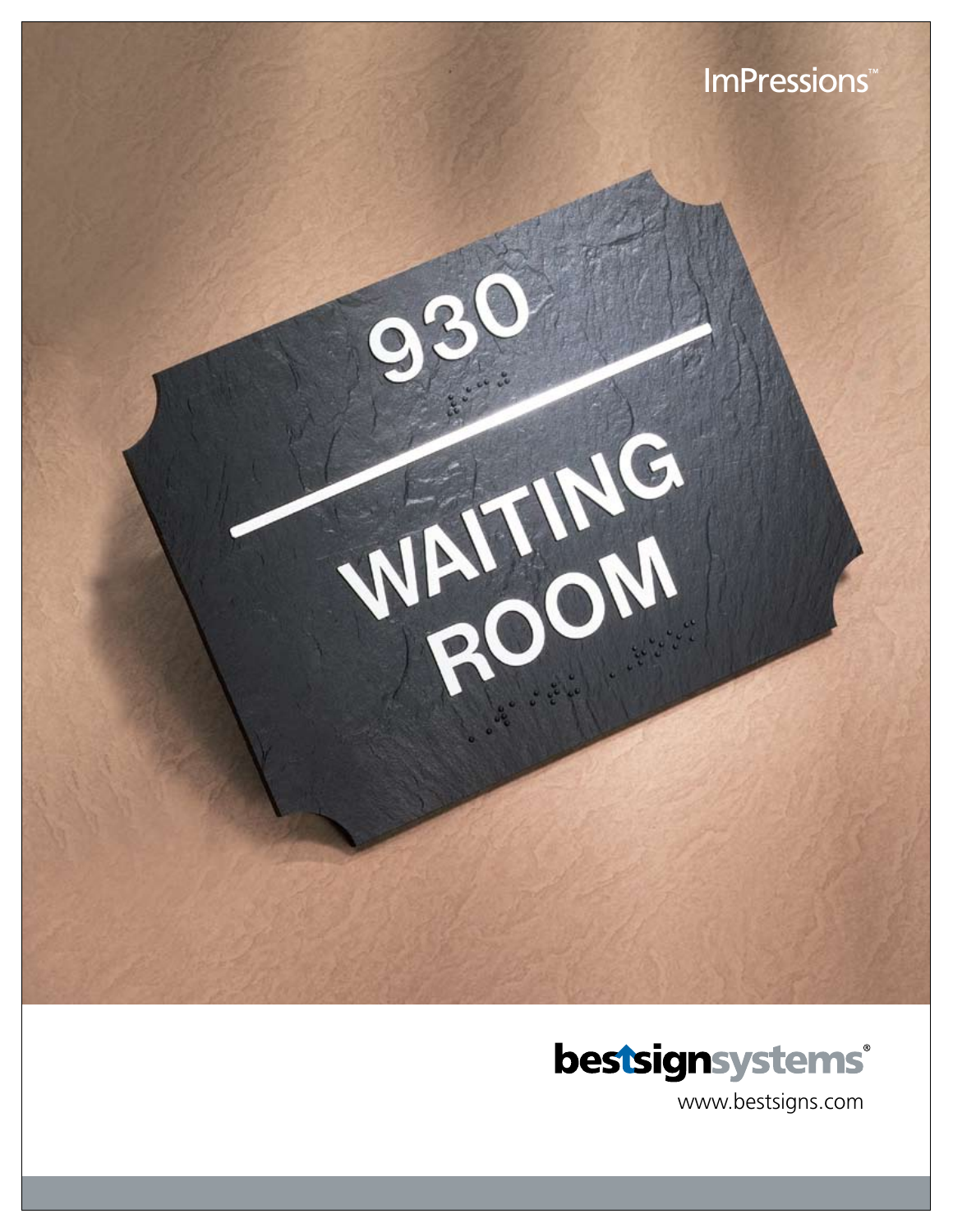# ImPressions™



## ImPressions, Perfect for High-Traffic Environments

ImPressions uniquely combines durable performance and design flexibility in a single-piece ADA sign. That means no attached letters or raised characters to pull or pick at by curious passersby. ImPressions is perfect for high-traffic environments such as schools, hospitals and hotels – withstanding damage from cleaning and excessive handling without compromising fine graphic detail.

ImPressions is manufactured through a process of thermoforming which provides for crisp, clean edges, detailed text, logos and graphics. Combined with integral color and fingerprint-resistant surface texturing, this sturdy technology provides a wide range of design flexibility.

The product's performance lies in its composition — made from an impact and flame-resistant, thermoplastic alloy used in a wide range of industrial and commercial applications including aircraft and medical equipment enclosures.

# **bestsignsystems®**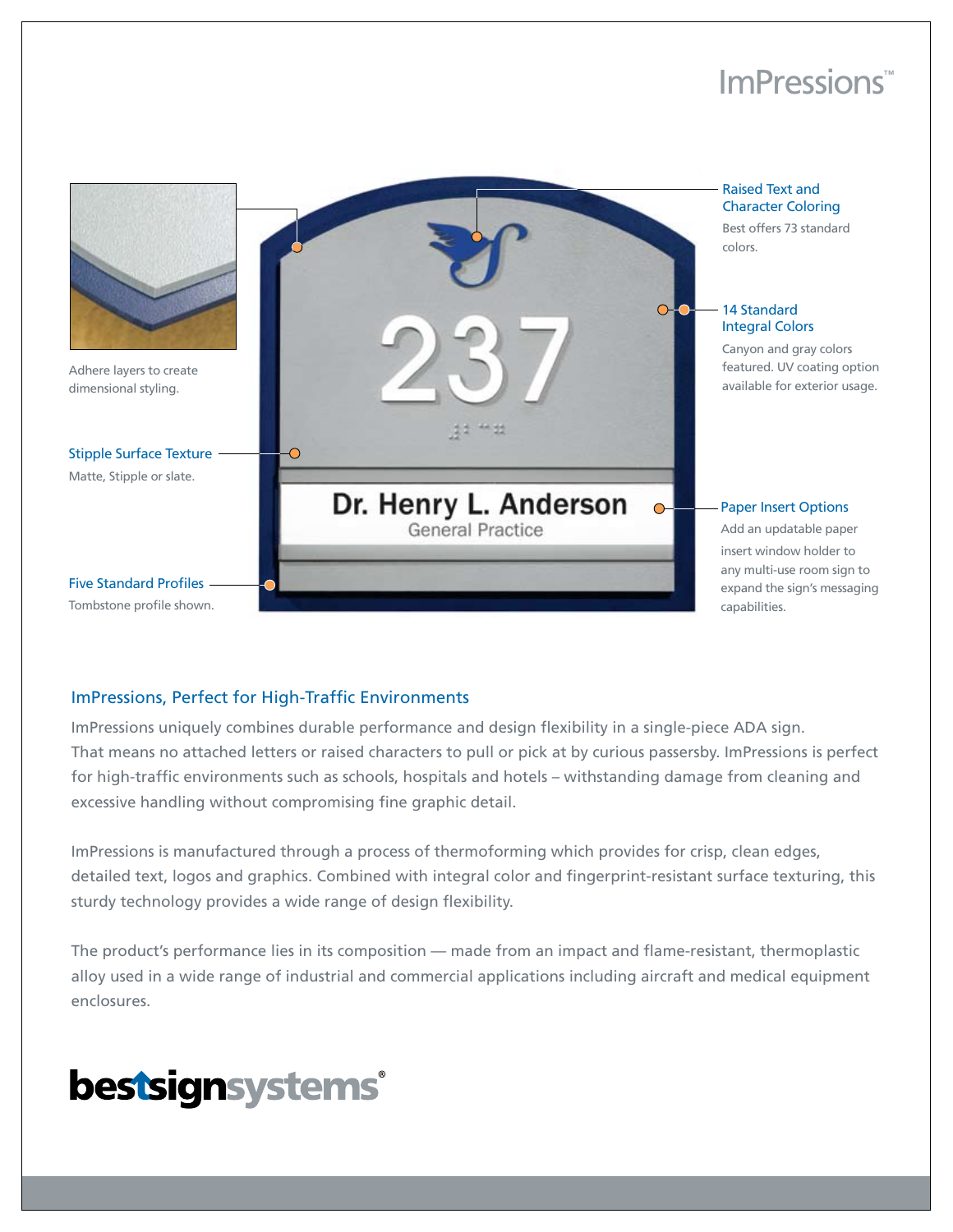### Five Standard Profiles

Ellipse/Round profile shown.

#### 14 Standard Integral Colors

14 standard integral colors available to complement most contemporary environments. UV coating option available for exterior usage.

Bevels and Edge Detailing

#### Optional Decorative Accents

 $\overline{\bullet}$ 

Enhance the design of any sign with decorative accents.

Raised Text and Braille Integral tactile lettering and preferred dome-style Braille.

### Raised Text and Character Coloring

Best offers 73 standard colors. Custom colors available.

# **STAIR 3 NO ROOF ACCESS EXIT DOWN TO 1ST FLOOR**

 $\bigcap$ 

#### Surface Textures

Stipple and slate surface textures provide additional flexibility to the design and help hide fingerprints and minor marring from excessive handling.



## Guidance Counselor

Office Hours: 9:00 a.m. to 5:00 p.m.

#### Paper Insert Options

 $\overline{O}$ 

Add an updatable paper insert window holder to any multi-use room sign to expand the sign's messaging capabilities.